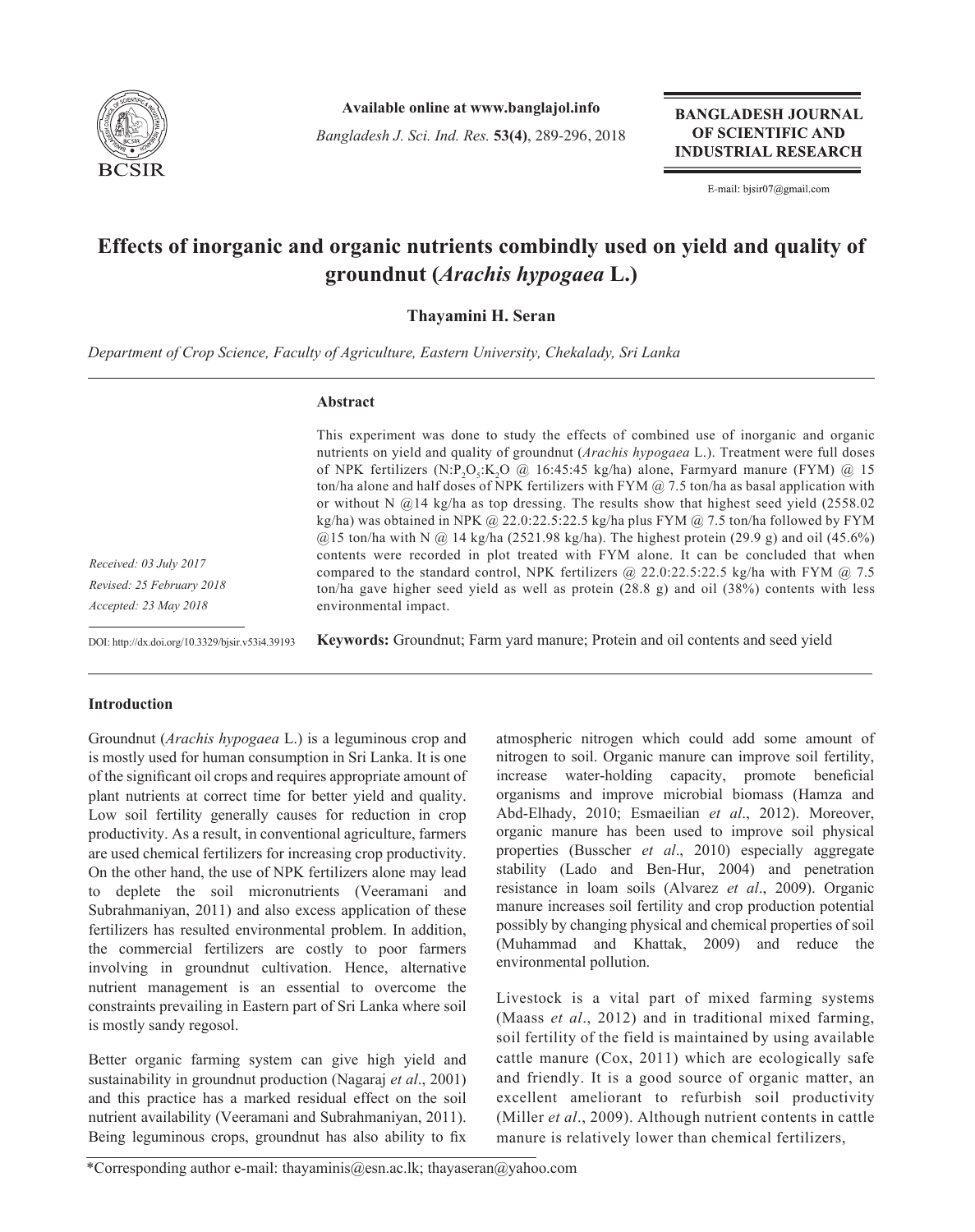it is an excellent soil amendment and contains remarkable amounts of primary and secondary nutrients. In many regions, cattle manure applies to improve plant nutrition and yield (Miller *et al*., 2009; Obour *et al*., 2010). Application of cow manure biochar to sandy soil is not only beneficial for crop growth, but it also improve soil properties of coarse soil (Uzoma *et al*., 2011) and reduce groundwater contamination caused by leaching of soil nitrogen. However, the effectiveness of cattle manure depends on manure quality, climate, soil type, crop type, extent of soil degradation and management (Sui *et al*., 2009). Cow manure is abundantly available in Sri Lanka and other developing countries. Therefore, this study was aimed to evaluate the effects of integrated use of inorganic and organic nutrients on yield and quality of groundnut (*Arachis hypogaea* L.).

#### **Materials and methods**

Field experiments were conducted under irrigation conditions in 2012-2013 at the Agronomy farm of the Eastern University, Sri Lanka which is located at the latitude of  $7°43'$  and longitude of 81°42. During the experimental periods, the average temperatures ranged between 25-35°C. The minimum and maximum rainfalls during growing season were 7 mm and 60 mm respectively. The soil type is sandy regosol.

#### *Experimental design*

The experimental design used was a randomized complete block design with three replications. The treatments were different levels of inorganic and organic nutrients applied to soil as shown in Table I. The recommended full doses of

| Table I. Total nutrients applied in this experiment |  |  |  |  |  |  |  |
|-----------------------------------------------------|--|--|--|--|--|--|--|
|-----------------------------------------------------|--|--|--|--|--|--|--|

|                | Treatment code Total nutrients applied to soil                            |
|----------------|---------------------------------------------------------------------------|
|                | T1 (absolute control) No fertilizer application                           |
| T <sub>2</sub> | $N : P2O5 : K2O$ (a) 16 : 45 : 45 kg/ha                                   |
|                | T3 (standard control*) $N : P_2O_5 : K_2O \ (a) 30 : 45 : 45 \ kg/ha$     |
| T4             | Farm yard manure (FYM) @15 ton/ha                                         |
| T5             | FYM $@15$ ton/ha + N $@14$ kg/ha                                          |
| T6             | N: $P_2O_5$ : K <sub>2</sub> O @ 8.0: 22.5: 22.5 kg/ha + FYM @7.5 ton/ha  |
| T7             | N: $P_2O_5$ : K <sub>2</sub> O @ 22.0: 22.5: 22.5 kg/ha + FYM @7.5 ton/ha |

\*Standard control as recommended by Department of Agriculture, Sri Lanka

 $N$ : $P_2O_5$ : $K_2O$  treatment were 30:45:45 kg/ha as a standard control to compare yield and quality of groundnut with other treatments. There was also an absolute control treatment where any kind of fertilizers was not applied.

## *Soil and manure analysis*

Before seeding, soil samples were collected randomly in the experimental area at a depth of 0-15 cm. Likewise air dried Farm yard manure (FYM) was obtained from Dairy farm in the Eastern region of Sri Lanka. The collected samples of soil and FYM were separately mixed thoroughly thereafter physical and chemical analysis was done on dry basis except pH, and electrical conductivity. Available  $K_2O$ , Ca, Mg, Cu Fe, Mn and Zn were determined by using atomic absorption spectrometry. Available Nitrogen and  $P_2O_5$  were tested using Kjeldahl and UV visible spectrophotometer respectively. Table II shows the results of the tests obtained.

## **Table II. Chemical properties of soil and farm yard manure used in this experiment**

| Chemical properties     | Soil at a depth of               | Farm yard                     |
|-------------------------|----------------------------------|-------------------------------|
|                         | $0-15$ cm                        | manure                        |
| Act C.E.C               | $2.6 \text{ meq}/100 \text{ g}$  |                               |
| pН                      | 6.5                              | 7.8                           |
| Organic carbon          | $0.4\%$                          | 22.3 %                        |
| Electrical conductivity | 32.4 $\mu$ s cm <sup>-1</sup>    | 3.65 $\mu$ s cm <sup>-1</sup> |
| Nitrogen                | $7 \mu g g^{-1}$                 | $1.12\%$                      |
| Phosphorus as $P_2O_5$  | $35 \mu g g^{-1}$                | $0.14\%$                      |
| Potassium as $K_2O$     | $0.07 \text{ meq}/100 \text{ g}$ | $0.82\%$                      |
| Calcium                 | $2.0 \text{ meq}/100 \text{ g}$  | $0.44\%$                      |
| Magnesium               | $0.30$ meq/100 g                 | $0.30\%$                      |
| Sulphur as sulphate     | $8 \mu g/g$                      |                               |
| Boron                   | $0.09 \mu g/g$                   |                               |
| Copper                  | $1.1 \mu g/g$                    | 14 ppm                        |
| Iron                    | $33 \mu g/g$                     | 4896 ppm                      |
| Manganese               | $3.5 \mu g/g$                    | 524 ppm                       |
| Zinc                    | $2.1 \mu g/g$                    | 76 ppm                        |

## *Agronomic practices*

Land was ploughed to a depth of 15-20 cm, and leveled. Subsequently experimental plots were prepared and each plot size was  $2.7 \text{ m} \times 1.8 \text{ m}$  (4.86 m<sup>2</sup>). Seeds of groundnut cv indi were collected from Seed Production and Processing unit at the Eastern University, Sri Lanka and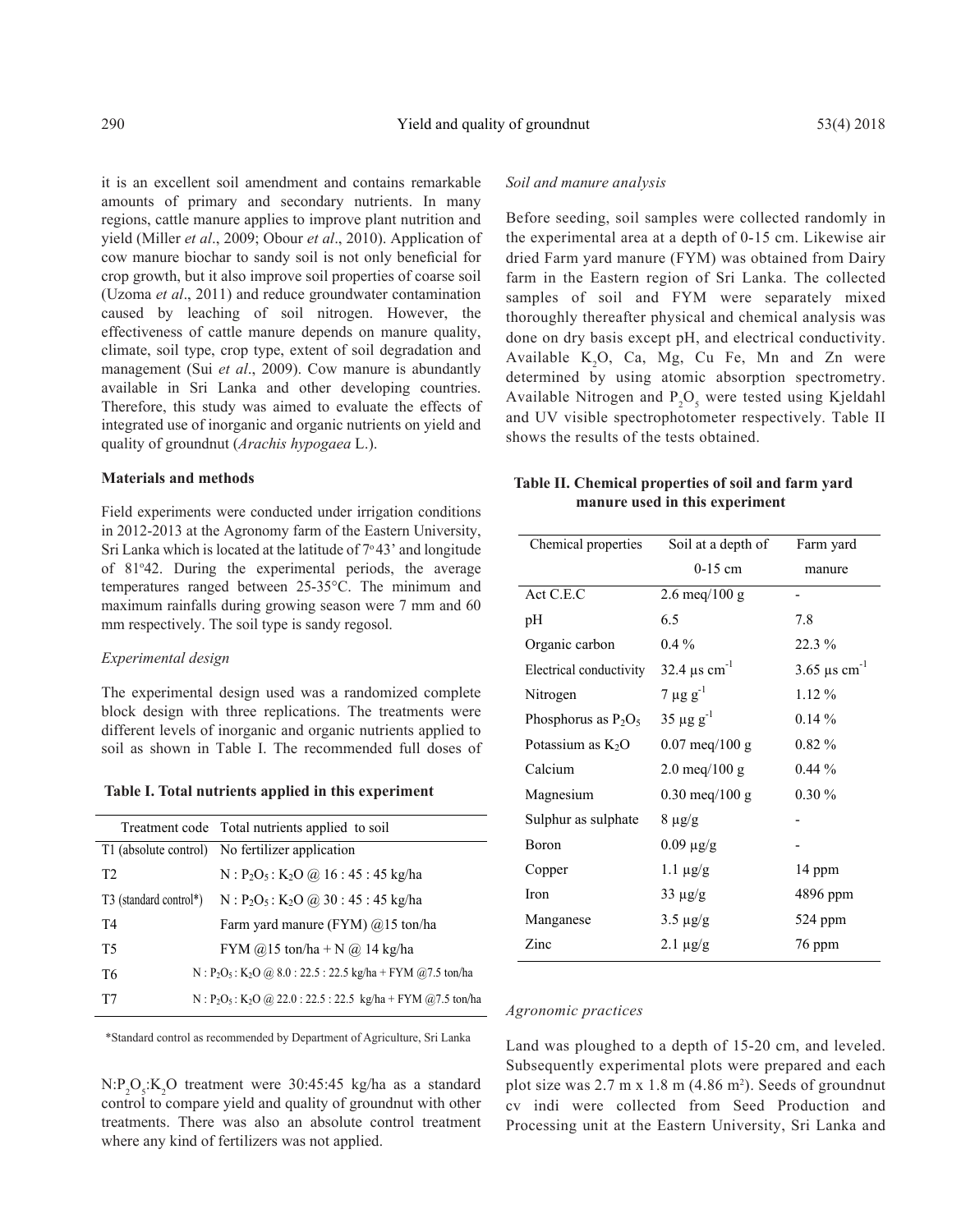treated with captan at a rate of 3 g/kg seeds. The seeds were seeded to maintain one plant per hill at a spacing of 45 cm x 15 cm. The soil was irrigated twice before seeding. Recommended full doses of NPK fertilizers  $(N:P_2O_3:K_2O \tQ \tQ 16:45:45 \tkg/ha from urea, triple super$ phosphate and muriate of potash respectively) alone, FYM @ 15 ton/ha alone and recommended half doses of NPK fertilizers  $(N:P_2O_5:K_2O \text{ @ } 8.0:22.5:22.5 \text{ kg/ha})$ with FYM  $\omega$  7.5 ton/ha were basally applied where FYM was done on dry weight basis two weeks before seeding and thoroughly incorporated into the soil but NPK fertilizers were applied at seeding. Further, the respective experimental plots were treated with or without N  $@$  14 kg/ha from urea as top dressing which was applied at flowering stage as indicated in Table I. The plots were regularly irrigated to maintain the field capacity and irrigation ceased during last two weeks to mature pods. Weeds were removed manually and no pesticide was applied.

and seed weights (g) as well as air dry weights (g) of root and shoot from each tagged plant. Hundred seed weight (g) and plant biomass (g) were recorded. Subsequently shelling %, pod and seed yields (kg/ha), biological yield (kg/ha) and harvest index were calculated. Protein and oil contents in groundnut seeds stored for one year were determined according to AOAC (1990).

#### *Statistical analysis*

Data collected were subjected to analysis of variance (ANOVA) using Statistical Analysis System (SAS) software (SAS version 9.1, Institute INC., Cary, USA). Treatment means were compared according to Tukey's honestly significant difference test at  $\alpha$  = 0.05 probability level.

#### **Results and discussion**

#### *Pod and nodule numbers*

The numbers of pods and nodules per plant were significantly (P<0.05) influenced by the fertilizer

| Treatments     | Number of pods      | Number of            | Air dry pod         | Air dry seed        |
|----------------|---------------------|----------------------|---------------------|---------------------|
|                |                     | nodules              | weight $(g)$        | weight $(g)$        |
| T1             | $11.00 \pm 0.58d$   | $32.33 \pm 1.45d$    | $11.43 \pm 0.72c$   | $05.86 \pm 0.36c$   |
| T <sub>2</sub> | $18.00 \pm 0.58c$   | $46.67 \pm 1.67c$    | $19.93 \pm 1.23$    | $12.68 \pm 1.02$    |
| T <sub>3</sub> | $22.67 \pm 0.67$ ab | $50.33 \pm 1.60c$    | $24.70 \pm 1.70$ ab | $16.11 \pm 0.80$ ab |
| T <sub>4</sub> | $21.33 \pm 0.88$ bc | $52.33 \pm 1.45$ abc | $23.84 \pm 1.53$ ab | $15.80 \pm 1.07$ ab |
| T <sub>5</sub> | $23.33 \pm 0.88a$   | $59.00 \pm 0.89a$    | $25.40 \pm 1.45a$   | $17.02 \pm 1.05a$   |
| T <sub>6</sub> | $20.66 \pm 0.88$ bc | $57.67 \pm 0.88$ ab  | $22.31 \pm 1.52$ ab | $14.31 \pm 0.86$    |
| T7             | $23.67 \pm 0.33a$   | $54.00 \pm 2.08$ bc  | $25.96 \pm 1.11a$   | $17.27 \pm 0.89a$   |
| F test         | $***$               | $***$                | $***$               | $***$               |
| $CV\%$         | 6.52                | 5.62                 | 11.44               | 11.43               |

|                  | Table III. Effect of fertilizer treatments on pod and nodule numbers as well as weights of pods and seeds per |  |  |  |  |
|------------------|---------------------------------------------------------------------------------------------------------------|--|--|--|--|
| ground nut plant |                                                                                                               |  |  |  |  |

\*\* - P<0.01. Values are means± standard error of three replications. Means followed by the same letter are not significantly different from each other according to Tukey's honestly significant difference test at 5% significant level

#### *Agronomic parameters*

Mature groundnut plants were uprooted in 110 days after seeding and dried under sunlight for three days. Data were collected on agronomic parameters such as number of pods, number of nodules, leaf area (cm<sup>2</sup>), air dry pod

treatments than those in an absolute control (T1). There was markedly higher number of pods in 14 kg/ha nitrogen treated plants as top dressing  $(T3-NPK \text{ } @ 30:45:45 \text{ kg/ha};$ T5- FYM  $@$  15 ton/ha + N  $@$  14 kg/ha and T7- NPK  $@$ 22.0:22.5:22.5 kg/ha + FYM @ 7.5 ton/ha) over to without top dressed plants (T2-NPK  $\omega$  16:45:45 kg/ha;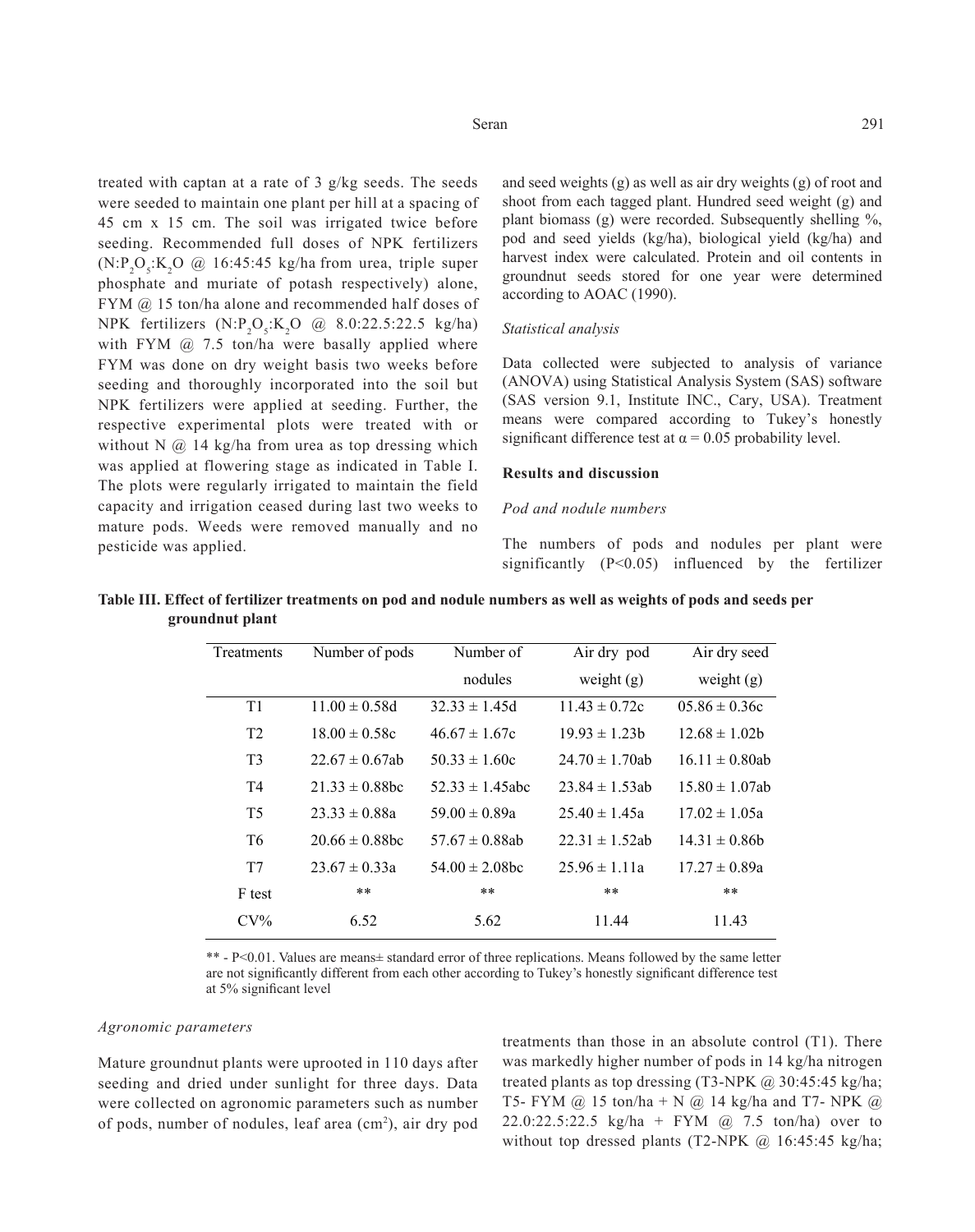T4-FYM @ 15 ton/ha and T6-NPK @ 8.0:22.5:22.5 kg/ha + FYM @ 7.5 ton/ha) however, this application did not show remarkable improvement in nodulation compared to the without top dressed plants (Table III). Significantly highest number of pods (23.67) was recorded in T7 followed by T5  $(23.33)$  and T3  $(22.67)$  and those were statically similar with each other. Moreover, pod numbers in T4 and T6 were not significant with T3. Further, it was noted that FYM alone or in combination with reduced level of recommended NPK fertilizers resulted in higher number of nodules compared to the recommended NPK fertilizers (T3).

## *Pod and seed weights*

The fertilizer treatments had considerable  $(P<0.05)$  effect on mean weights of pods and seeds per plant than an absolute control which gave lower values in both parameters (Table III). The highest weights of pods (25.96 g) and seeds (17.27 g) per plant were obtained in T7 followed by T5 having values of 25.40 g and 17.02 g respectively whereas T3 had 24.7 g of pod weight and 16.11 g of seed weight. Addition of FYM exhibited better result (T7 and T5) which were statically on par with T3. The increasing nitrogen application from 8 kg/ha (T6) to 22 kg/ha (T7) remarkably increased seed weight by 20.7% than that in T6 but seed weight was significantly similar in T4 (15.8 g) and T5 (17.02) though additional 14 kg/ha nitrogen were applied in T5. Seed weight was increased by 7.7% (17.02 g) in T5 and 9.3% (17.27 g) in T7 over to the application of FYM  $\omega$  15 ton/ha alone (T4).

#### *100 seed weight and shelling %*

Significant effect on hundred seed weight and shelling % were noted by the fertilizer applications (Table IV). Among the treatments, FYM  $\omega$  15 ton/ha with 14 N kg/ha (T5) had higher weight (54.77 g) which was on par with the other treatments except T1. In all fertilized plants, 100 seed weight ranged from 49.92 g (T2) to 54.77 g where T3, T4 and T7 had about 53 g meanwhile shelling % in the fertilized plants was between 63.47% (T2) and 66.99% (T5). Significantly lowest value of 51.48% was recorded in T1 among the treatments.

#### *Plant biomass*

There were remarkable differences (P<0.05) in leaf area, root, and shoot weights and also plant biomass between the treatments (Table IV and V). The fertilized treatments had significantly higher values in these parameters except root weight than those in the absolute control (T1). Highest leaf area  $(853.36 \text{ cm}^2)$  and shoot weight  $(17.88 \text{ g})$ per plant were recorded in T7 and T5 respectively however there was no significant variation in shoot weight between T7 and T5. Shoot weight and plant biomass ranged from 12.34 g and 34.09 g (T2) to 17.88 g and 48.17 (T5) respectively in the treated plants.

**Table IV. Effect of fertilizer treatments on 100 seed weight, shelling %, leaf area and root and shoot of weights of groundnut plant**

| Treatments     | 100 Seed<br>weight $(g)$ | Shelling<br>$\frac{0}{0}$ | Leaf area<br>(cm <sup>2</sup> ) | Root dry<br>weight $(g)$ | Shoot dry<br>weight $(g)$ |
|----------------|--------------------------|---------------------------|---------------------------------|--------------------------|---------------------------|
| T1             | $43.80 \pm 2.39$         | $51.48 \pm 3.20c$         | $389.04 \pm 07.40e$             | $1.79 \pm 0.06$ b        | $08.44 \pm 0.44c$         |
| T <sub>2</sub> | $49.92 \pm 3.09$ ab      | $63.47 \pm 1.24$ h        | 679 $27 \pm 17$ 79cd            | $1.82 \pm 0.03$ ab       | $12.34 \pm 0.89$          |
| T <sub>3</sub> | $53.91 \pm 2.46a$        | $65.40 \pm 1.35$ ab       | $786.45 \pm 18.60$ ab           | $1.90 \pm 0.06$ ab       | $14.90 \pm 1.22$ ab       |
| T <sub>4</sub> | $53.45 \pm 2.48a$        | $66.24 \pm 1.03$ ab       | $627.27 \pm 21.43d$             | $1.94 \pm 0.02$ ab       | $14.81 \pm 0.53$ ab       |
| T <sub>5</sub> | $54.77 \pm 2.10a$        | 66 99 $\pm$ 0 61a         | $735.45 \pm 10.41$ hc           | $2.13 \pm 0.09a$         | $17.88 \pm 0.95a$         |
| T <sub>6</sub> | $51.11 \pm 1.96$ ab      | 64 24 $\pm$ 0.65ab        | $762.50 \pm 15.40$ bc           | $1.98 \pm 0.02$ ab       | $12.99 \pm 1.07$          |
| T <sub>7</sub> | $53.52 \pm 2.57a$        | $66.48 \pm 0.89$ ab       | $853.36 \pm 30.34a$             | $2.01 \pm 0.12$ ab       | $16.32 \pm 0.88a$         |
| F test         | $\ast$                   | $***$                     | $***$                           | *                        | $***$                     |
| $CV\%$         | 7.88                     | 4.14                      | 4.68                            | 5.90                     | 12.18                     |

\* - P<0.05; \*\* - P<0.01. Values are means± standard error of three replications. Means followed by the same letter are not significantly different from each other according to Tukey's honestly significant difference test at 5% significant level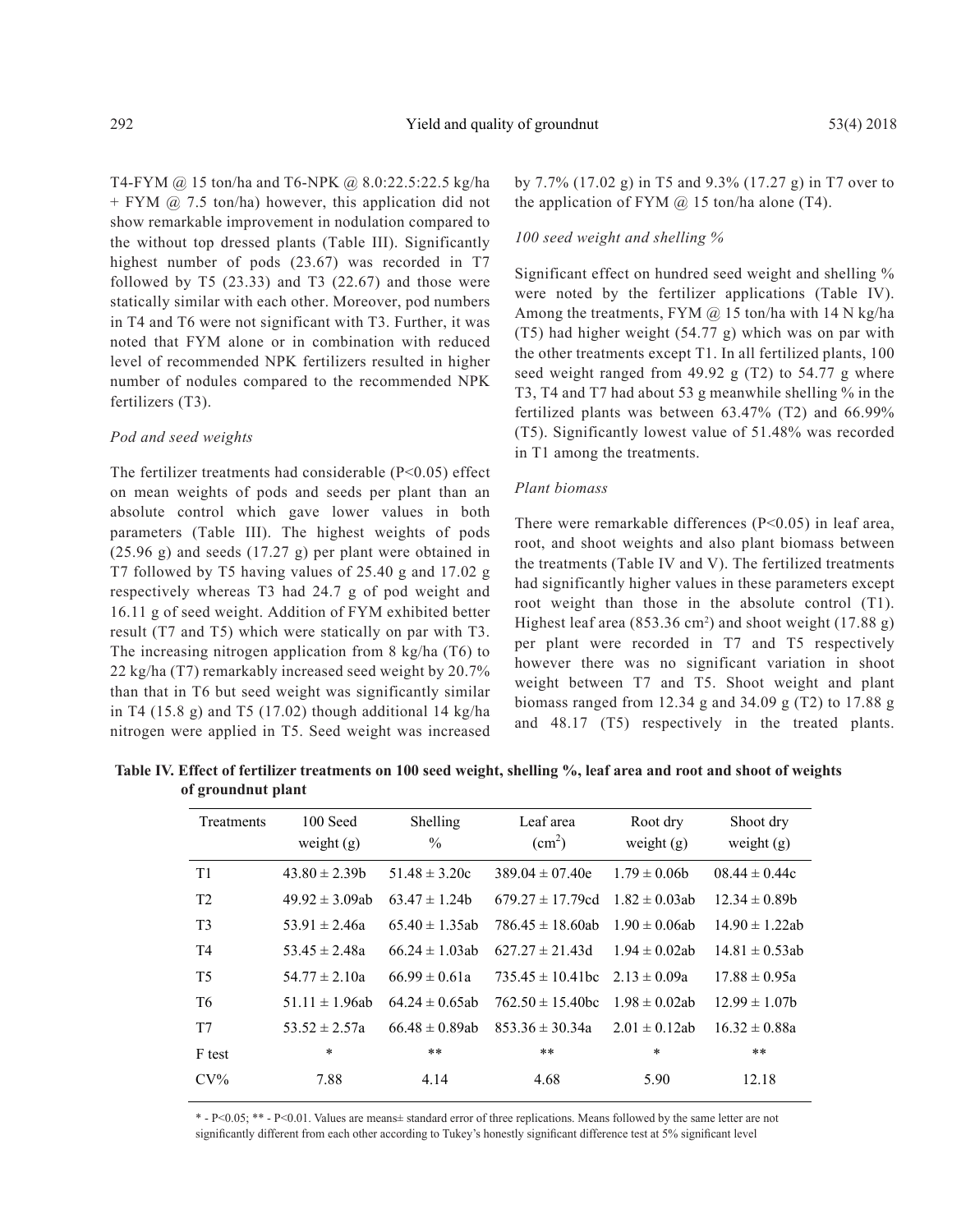Application of nitrogen fertilizer as top dressing significantly increased plant biomass in T7 than that in T6 (without top dressing) and this cultural practice enhanced plant biomass in other treatments too.

## *Pod and seed yields*

The pod and seed yields were significantly  $(P<0.01)$ affected by the application of fertilizers. The reduced dose of NPK fertilizers with FYM  $@$  7.5 ton/ha (T7) was statically on par in pod yield with the other treatments except T1 and T2 (Table V). The average pod yield ranged from 1693.63 kg/ha (absolute control T1) to 3845.43 kg/ha (T7). When nitrogen fertilizer was applied as top dressing it improved the pod and seed yields of groundnut. There was no remarkable difference in average seed yield between FYM @ 15 ton/ha alone (T4) and FYM  $(a)$  15 ton/ha with N  $(a)$  14 kg/ha (T5) but it was noted that the addition of N  $\omega$  14 kg/ha as topdressing in T3 (NPK fertilizers alone) and T7 (NPK fertilizers with FYM) had significant (P<0.05) effect on economic yield over the T2 and T6 respectively. Maximum seed yield was obtained in T7 (2558.02 kg/ha) followed by T5 (2521.98 kg/ha) and T3 (2387.16 kg/ha). Moreover, seed yield in the standard control (T3) was relatively similar to that (2340.25 kg/ha) in T4 (FYM alone).

#### *Harvest index*

There was significant ( $P<0.05$ ) difference in harvest index between the fertilizer treatment and absolute control however, application of NPK fertilizers or FYM alone or even in combination with FYM had no effect (Table V). Highest value of harvest index (38.96%) was recorded in NPK fertilizers with FYM treatment (T7) followed by the standard control (T3), and FYM alone (T4) whereas absolute control (T1) had lowest value of 27.01% in the present study. Nitrogen application as top dressing increased harvest index in T3 and T7, as compared with T2 and T6 respectively.

## *Protein and oil contents*

The application of FYM alone significantly  $(P<0.05)$ increased the protein and oil contents in seeds over the standard control or combined use of FYM and NPK fertilizers (Table VI). The highest protein (29.9 g) and oil (45.6%) contents were recorded in plot treated with FYM alone. Further, it was noted that both contents were considerably reduced in treatment T3 and T5 (plants treated with nitrogen as topdressing) than those in T2 and T4 (plants untreated with nitrogen as top dressing) because T3 and T5 gave high seed yield than that in T2 and T4. When compared T6 (NPK  $\omega$  8.0:22.5:22.5 kg/ha + FYM @ 7.5 ton/ha) and T7 (NPK @ 22.0:22.5:22.5  $kg/ha + FYM$  @ 7.5 ton/ha), protein content in seed was increased by increasing nitrogen level in T7 whereas oil content was decreased.

Macro and micro nutrients are necessary to enhance the seed production of groundnut. On contrary, farmers in

| Treatments     | Plant biomass       | Pod yield               | Seed yield              | Harvest Index     |  |
|----------------|---------------------|-------------------------|-------------------------|-------------------|--|
|                | (g)                 | $(kg ha^{-1})$          | $(kg ha^{-1})$          | $(\%)$            |  |
| T1             | $21.67 \pm 1.13c$   | $1693.63 \pm 107.38c$   | $868.15 \pm 53.03d$     | $27.01 \pm 1.42$  |  |
| T <sub>2</sub> | $34.09 \pm 1.06$    | $2952.59 \pm 181.61b$   | $1878.02 \pm 120.39c$   | $37.19 \pm 2.73a$ |  |
| T <sub>3</sub> | $41.50 \pm 2.63$ ab | $3659.75 \pm 252.56ab$  | $2387.16 \pm 139.03ab$  | $38.90 \pm 0.77a$ |  |
| T <sub>4</sub> | $40.59 \pm 2.04$ ab | $3532.35 \pm 226.47$ ab | $2340.25 \pm 148.04$ ab | $38.85 \pm 0.73a$ |  |
| T <sub>5</sub> | $48.17 \pm 1.19a$   | $3762.96 \pm 214.86a$   | $2521.98 \pm 146.24a$   | $37.47 \pm 1.66a$ |  |
| T <sub>6</sub> | $37.28 \pm 0.83$ h  | $3304.69 \pm 225.46ab$  | $2120.49 \pm 118.05$ bc | $38.38 \pm 2.04a$ |  |
| T7             | $44.28 \pm 1.76a$   | $3845.43 \pm 165.17a$   | $2558.02 \pm 132.53a$   | $38.96 \pm 0.76a$ |  |
| F test         | $***$               | $***$                   | $***$                   | *                 |  |
| $CV\%$         | 7.07                | 11.43                   | 11.43                   | 8.12              |  |

**Table V. Effect of fertilizer treatments on plant biomass, pod and seed yields and also harvest index in groundnut**

\* - P<0.05; \*\* - P<0.01. Values are means± standard error of three replications. Means followed by the same letter are not significantly different from each other according to Tukey's honestly significant difference test at 5% significant level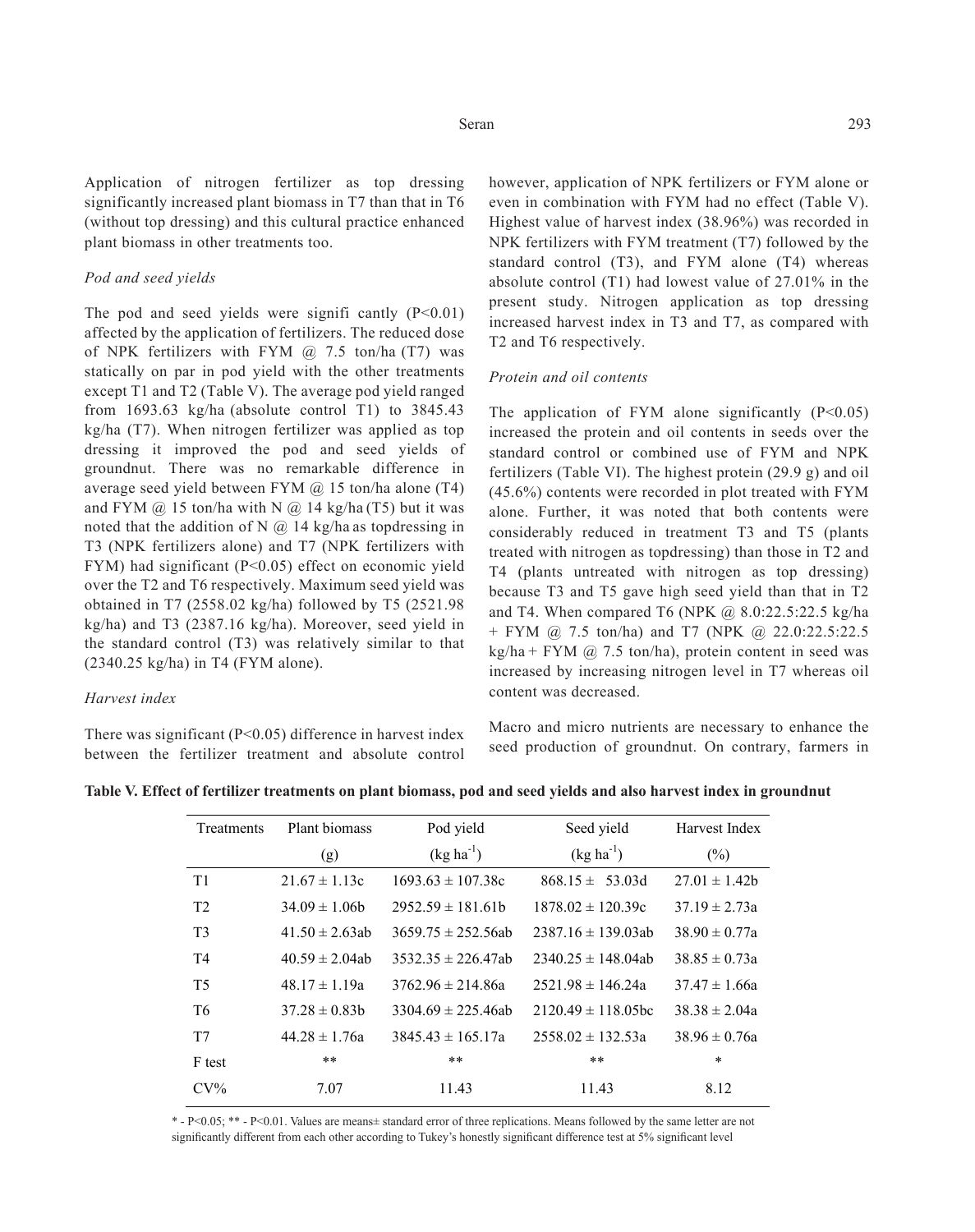most part of the semi-arid region use inadequate and imbalance nutrients which is one of the causes for low yield in groundnut (Veeramani and Subrahmaniyan, 2011). Addition of organic manures improved total N, available P and exchangeable K superior than NPK fertilizer (Adeniyan *et al*., 2011). In the present study, considerably highest number of pods (23.67) as well as pod weight (25.96 g) per plant were recorded in T7 (NPK  $(a)$  22.0:22.5:22.5 kg/ha + FYM  $(a)$  7.5 ton/ha) followed by T5 (FYM  $\omega$  15 ton/ha + N  $\omega$  14 kg/ha) over those in the standard control  $(T3-NPK \quad \textcircled{a} \quad 30:45:45 \quad \text{kg/ha})$  while remarkably lowest value was recorded in untreated plots (Table III). FYM consists of macro and micro nutrients as a result T7 and T5 exhibited better results which were statically on par with T3. Farm yard manure releases nutrients slowly and it is available to the plants even later stage of plant growth. The nutrient removal by plants depends on soil fertility. The plants tend to absorb more nutrients from the soil and this increases the pod weight of groundnut. This could be attributed to nutrient content in soil treated with FYM.

Nitrogen fertilizer (14 kg nitrogen per ha) applied as top dressing significantly increased plant biomass in T7 (nitrogen treated plants as topdressing) than that in T6 (nitrogen untreated plants). This is in accordance with Aruyi *et al*. (2000) who stated that nitrogen fertilizers applied at high level showed vegetative growth. In the present study, highest seed yield was achieved in T7 (2558.02 kg/ha) followed by T5 (2521.98 kg/ha) and T3 (2387.16 kg/ha). Further, the standard control (T2) was comparatively similar to that (2340.25 kg/ha) in T4 (FYM alone). Organic materials enhanced soil properties to boost plant growth (Tirol-Padre *et al*., 2007; Shakil *et al*., 2012) thus cowdung increases the effectiveness of mineral fertilizers to improve plant yield (Miller *et al*., 2009; Obour *et al*., 2010). Hameed *et al*. (1993) reported that increase in fertilizer level upto 50:75:30 NPK kg/ha improved groundnut seed yield. Cattle manure @ 15 ton/ha with EM can use for better economic yield of groundnut (Seran and Suthamathy, 2013).

The moisture content of groundnut before storage was between 8-9%. The seeds obtained in this experiment were tested for aflatoxin. The result showed that there was no aflatoxin contamination. It might be due to the availability of sulphur content in soil. Addition of FYM alone significantly increased the protein and oil contents in seeds over the standard control or combined use of FYM and NPK fertilizers (Table VI). Ipinmoroti *et al*.

| Treatment      | Plant nutrients applied                                                 |                       |                   | Oil               |
|----------------|-------------------------------------------------------------------------|-----------------------|-------------------|-------------------|
| code           | Basal dressing                                                          | Top dressing          | (g)               | $(\%)$            |
| T1             | None                                                                    | None                  | 26.6e             | 39.3d             |
| T2             | $N: P_2O_5: K_2O \ (a) 16:45:45 \ kg/ha$                                | None                  | 28.6b             | 40.6c             |
| T <sub>3</sub> | N: P <sub>2</sub> O <sub>5</sub> :K <sub>2</sub> O @ 16:45:45 kg/ha     | $N$ $\omega$ 14 kg/ha | 26.1f             | 33.4f             |
| <b>T4</b>      | *FYM $\omega$ 15 ton/ha                                                 | None                  | 29.9a             | 45.6a             |
| T <sub>5</sub> | *FYM $\omega$ 15 ton/ha                                                 | $N$ $\omega$ 14 kg/ha | 27.1 <sub>d</sub> | 40.5c             |
| T <sub>6</sub> | $N.P_2O_5:K_2O$ @ 8.0.22.5.22.5 kg/ha                                   | None                  | 27.6c             | 42.2 <sub>b</sub> |
|                | $+$ FYM $\omega$ 7.5 ton/ha                                             |                       |                   |                   |
| T7             | N:P <sub>2</sub> O <sub>5</sub> :K <sub>2</sub> O @ 8.0:22.5:22.5 kg/ha | $N$ $\omega$ 14 kg/ha | 28.8b             | 38.4e             |
|                | $+$ FYM $\omega$ 7.5 ton/ha                                             |                       |                   |                   |
|                | F test                                                                  |                       | $***$             | $**$              |

**Table VI. Effect of fertilizer treatments on seed protein and oil contents of groundnut**

\*FYM-Farm yard manure

Values are means± standard error of three replications. Means followed by the same letter are not significantly different from each other according to Tukey's honestly significant difference test at 5% significant level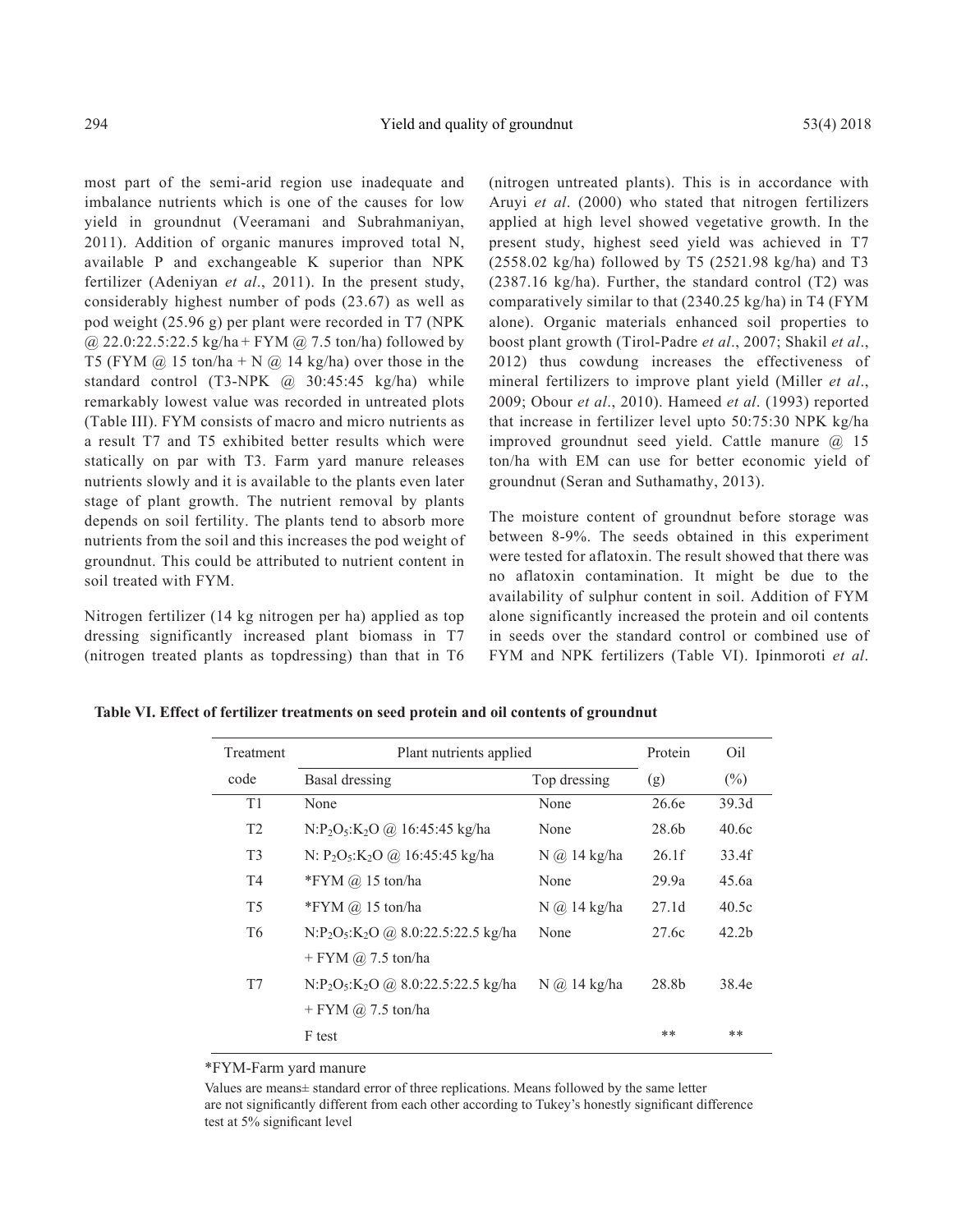(2008) reported that soil fertility in N, P, K, CA and Mg was improved by the application of organic manure than NPK fertilizers. When compared to treatment T6, protein content in groundnut seed was increased by increasing nitrogen level in T7 whereas oil content was decreased (Table VI). Kandil *et al*. (2007) stated that the increasing nitrogen level enhanced pod yield, straw yield and seed protein content. Mohammed *et al*. (2014) indicated that most of the parameters measured were remarkably improved by the organic fertilizers application in groundnut cultivation.

## **Conclusion**

The results reveal that the highest number of pods as well as weights of pods and seeds were achieved in T7  $(N:P_2O_5:K_2O \text{ @ } 22.0:22.5:22.5 \text{ kg/ha with FYM } @ 7.5$ kg/ha) followed by T5 (FYM  $@$  15 ton/ha with N $@$  14 kg/ha). The pod and seed yields were remarkably influenced by the application of fertilizers. Maximum seed yield was recorded in T7 (2558.02 kg/ha) followed by T5 (2521.98 kg/ha) and T3 (N:P<sub>2</sub>O<sub>5</sub>:K<sub>2</sub>O @ 30:45:45 kg/ha (2387.16 kg/ha). The seed yield in the standard control (T3) was comparatively similar to that (2340.25 kg/ha) in T4 (FYM  $\omega$  15 ton/ha alone). The plant treated with FYM alone significantly  $(P<0.05)$  increased the protein and oil contents in seeds over the standard control or combined use of FYM and NPK fertilizers. Based on these results, it could be concluded that highest seed yield with optimal seed protein and oil contents could be obtained by the application of the recommended half doses of NPK fertilizers with farm yard manure  $\omega$  7.5 ton/ha as basal dressing and N  $\omega$  14 kg/ha as top dressing in groundnut cultivation with lesser impact on human health, and environment as compared to the standard control.

## **Acknowledgement**

This experiment was done through the financial support (Project NARP/12/EUSL/AG 01) under National Agricultural Research Plan (NARP) 2011–2015 from Sri Lanka Council for Agricultural Research Policy (SLCARP), Sri Lanka.

## **References**

AOAC (1990), Association of Official Analytical Chemists (AOAC), Official Methods of Analysis of the  $13<sup>th</sup>$  ed. Washington DC, USA.

- Adeniyan ON, Ojo AO, Akinbode OA and Adediran JA (2011), Comparative study of different organic manures and NPK fertilizer for improvement of soil chemical properties and dry matter yield of maize in two different soils, *J. Soil Sci. Environ. Manage*. **2**: 9-13.
- Alvarez CR, Taboada MA, Boem FHG, Bono A, Fernandez PL and Prystupa P (2009), Topsoil properties as affected by tillage systems in the rolling Pampa region of Argentina, *Soil Sci. Soc. Am. J.* **73**: 1242-1251. DOI: 10.2136/sssaj2008.0246.
- Aruyi H, Omid-Beigi R and Kashi A (2000), Effect of nitrogen levels on some characteristics of *Cucurbita pepo, J. Pajuhesh Sazandegi* **48**: 4:9.
- Busscher WJ, Novak JM, Evans DE, Watts DW, Niandou M and Ahmedna M (2010), Influence of pecan biochar on physical properties of a Norfolk loamy sand, *Soil Sci.* **175**: 10-14. DOI: 10.1097/SS.0b013e3181cb7f46
- Cox TP (2011), Farming in the battlefield: the meanings of war, cattle, and soil in South Kivu, Democratic Republic of the Congo, Disasters 35, article first published online: 13 Oct 2011, DOI: 10.1111/j.1467-7717.2011.01257.x
- Esmaeilian Y, Sirousmehr AR, Asghripour MR and Amiri E (2012), Comparison of Sole and Combined Nutrient Application on Yield and Biochemical Composition of Sunflower under Water Stress, *Int. J. Appl. Sci. Tech*. **2**: 214-220.
- Hamza MAM and Abd-Elhady ESE (2010), Effect of organic and inorganic fertilization on vegetative growth and volatile oil of marjoram (*Majorana hortensis* L.) plant, *J. Soil Sci. Agric. Eng.* **1**: 839-851.
- Hameed AA, Qayym SM and Usman MUK (1993), Impact of row spacing and NPK fertilizer levels on the growth, seed yield and oil content in peanut, *Oil crops Newsletter* **10**: 50-53.
- Ipinmoroti RR, Adeoye GO and Makinde EA (2008), Effect of urea-enriched organic manures on soil fertility, tea seedling growth and pruned yield nutrient uptake in Ibadan, Nigeria, Bulg. *J. Agric. Sci.* **14**: 592-597.
- Lado M, Paz A and Ben-Hur M (2004), Organic matter and aggregate size interactions in infiltration,